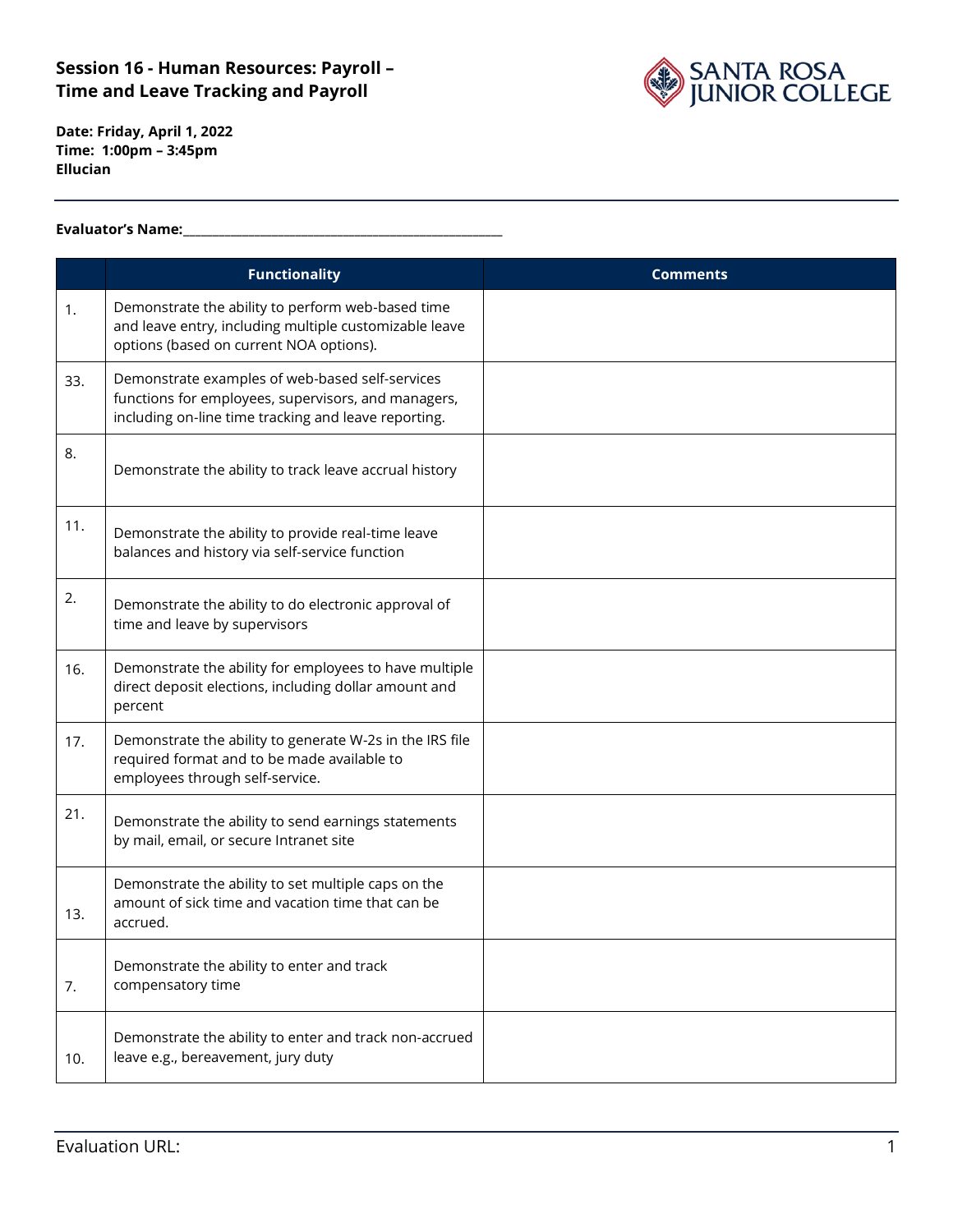

**Date: Friday, April 1, 2022 Time: 1:00pm – 3:45pm Ellucian**

|     | <b>Functionality</b>                                                                                                                                                 | <b>Comments</b> |
|-----|----------------------------------------------------------------------------------------------------------------------------------------------------------------------|-----------------|
| 14. | Demonstrate the ability to generate automatic<br>warnings for those who approach their cap for sick<br>time and vacation time.                                       |                 |
| 3.  | Demonstrate the ability to enter leave without pay                                                                                                                   |                 |
| 4.  | Demonstrate the ability to enter FLMA                                                                                                                                |                 |
| 5.  | Demonstrate the ability to enter and track overtime                                                                                                                  |                 |
| 6.  | Demonstrate the ability to auto-calculate FLSA<br>overtime                                                                                                           |                 |
| 9.  | Demonstrate the ability to enter and track release time                                                                                                              |                 |
| 36. | Demonstrate how we are scheduling load, and hours<br>paid can be used to calculate step increases for adjunct<br>faculty.                                            |                 |
| 30. | Demonstrate the ability to integrate with Student<br>system to determine FICA exemption eligibility and<br>reduction of work study awards                            |                 |
| 15. | Demonstrate the ability to run a trial payroll                                                                                                                       |                 |
| 32. | Demonstrate how a completed payroll process<br>updates the financial system.                                                                                         |                 |
| 22. | Demonstrate the ability to void and reissue a paycheck<br>or direct deposit and reverse all relevant entries                                                         |                 |
| 23. | Demonstrate the ability to generate out-of-cycle<br>paychecks or direct deposits                                                                                     |                 |
| 24. | Demonstrate the ability to generate a payroll<br>reconciliation report                                                                                               |                 |
| 25. | Demonstrate the ability to calculate tax deposits                                                                                                                    |                 |
| 26. | Demonstrate the ability to generate State and Federal<br>reports, e.g., 941, dependent care deductions, third<br>party sick leave, domestic partner, CA DE-9 & DE-9C |                 |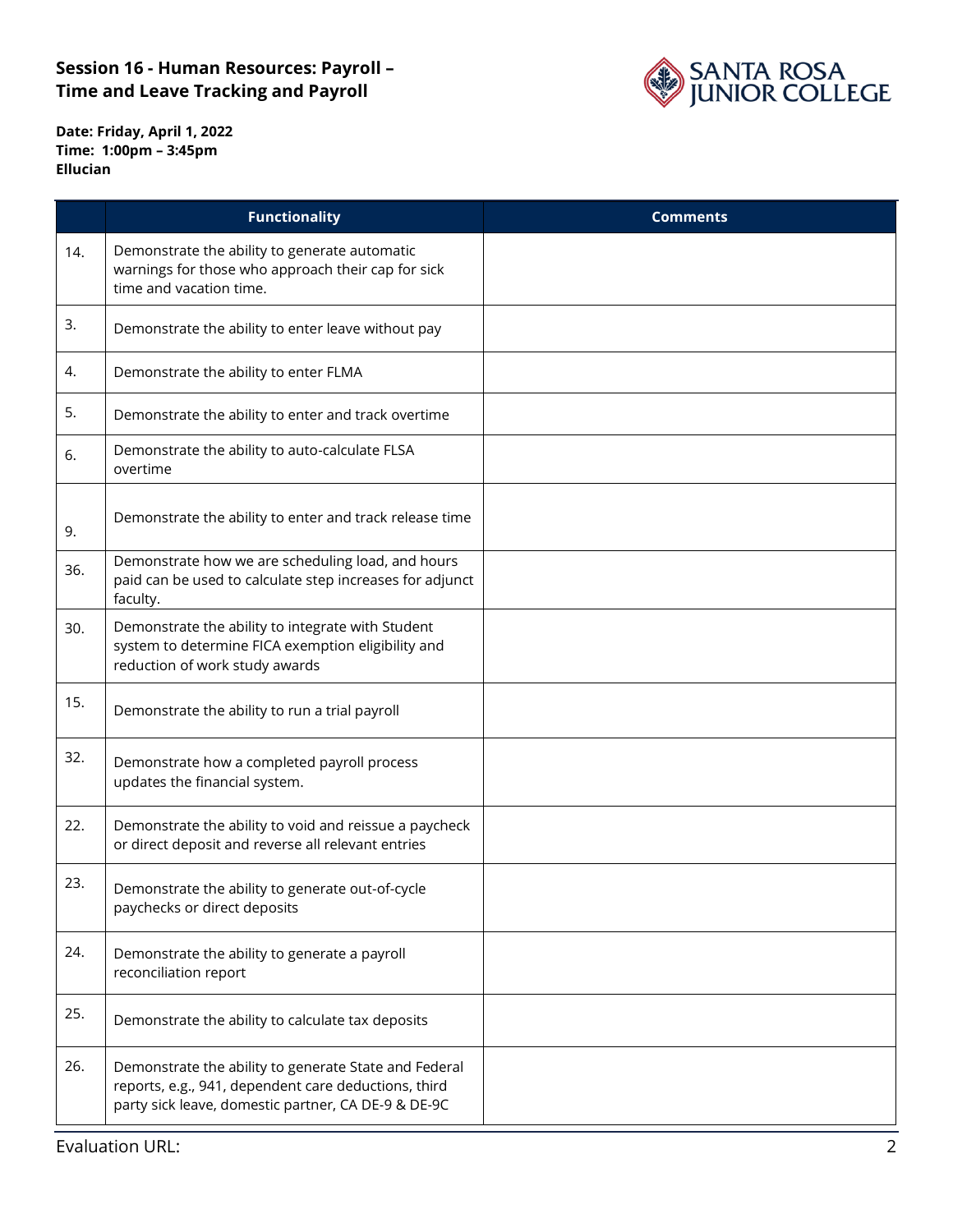

**Date: Friday, April 1, 2022 Time: 1:00pm – 3:45pm Ellucian**

|     | <b>Functionality</b>                                                                                                                                                                                                                                                                                                                                                                                                                              | <b>Comments</b> |
|-----|---------------------------------------------------------------------------------------------------------------------------------------------------------------------------------------------------------------------------------------------------------------------------------------------------------------------------------------------------------------------------------------------------------------------------------------------------|-----------------|
| 27. | Demonstrate Affordable Care Act reporting - e.g.,<br>adjunct employee hours, calculate including office<br>hours, and for different classes of employees, some<br>based on their timesheets, some based on their class<br>hours plus office hours plus lab hours (adjunct) and<br>some based on their FTE that is entered in the HRIS.                                                                                                            |                 |
| 34. | Demonstrate total payroll hours worked in a set time<br>frame. We need to see total hours worked by month,<br>year including job classification. This will be used for<br>seniority, benefits tracking and track the STNC hours.                                                                                                                                                                                                                  |                 |
| 35. | Demonstrate how this information is used in seniority<br>calculations, including for employees who have served<br>time in multiple classifications. How can it report on<br>total number of hours an employee has worked in a<br>certain classification. Keep in mind the existing<br>seniority is a standalone system that includes mapping<br>etc. How can this system calculate seniority, report<br>seniority and allow for mapping to occur. |                 |
| 12. | Demonstrate the ability to track leave liability                                                                                                                                                                                                                                                                                                                                                                                                  |                 |
| 18. | Demonstrate the ability to create W-9s for<br>vendors/third parties.                                                                                                                                                                                                                                                                                                                                                                              |                 |
| 28. | Show how 1099s are generated                                                                                                                                                                                                                                                                                                                                                                                                                      |                 |
| 29. | Demonstrate the ability to generate retirement file<br>integrations.                                                                                                                                                                                                                                                                                                                                                                              |                 |
| 31. | Demonstrate the ability to integrate with third party<br>payroll services vendors                                                                                                                                                                                                                                                                                                                                                                 |                 |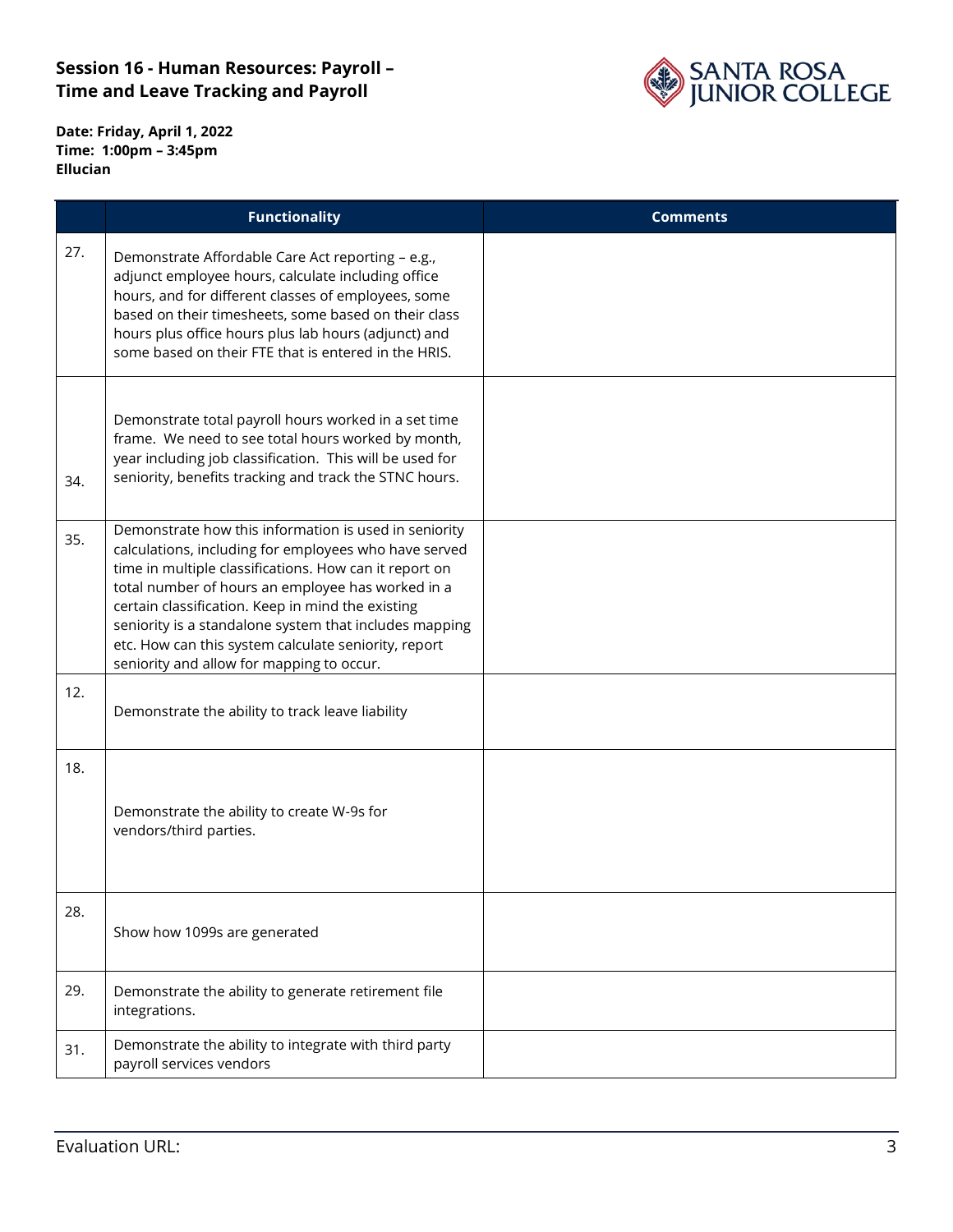

**Date: Friday, April 1, 2022 Time: 1:00pm – 3:45pm Ellucian**

|     | <b>Functionality</b>                                              | <b>Comments</b> |
|-----|-------------------------------------------------------------------|-----------------|
| 19. | Demonstrate the ability to perform gross-to-net check<br>modeling |                 |
| 20. | Demonstrate the ability to customize earnings<br>statements       |                 |